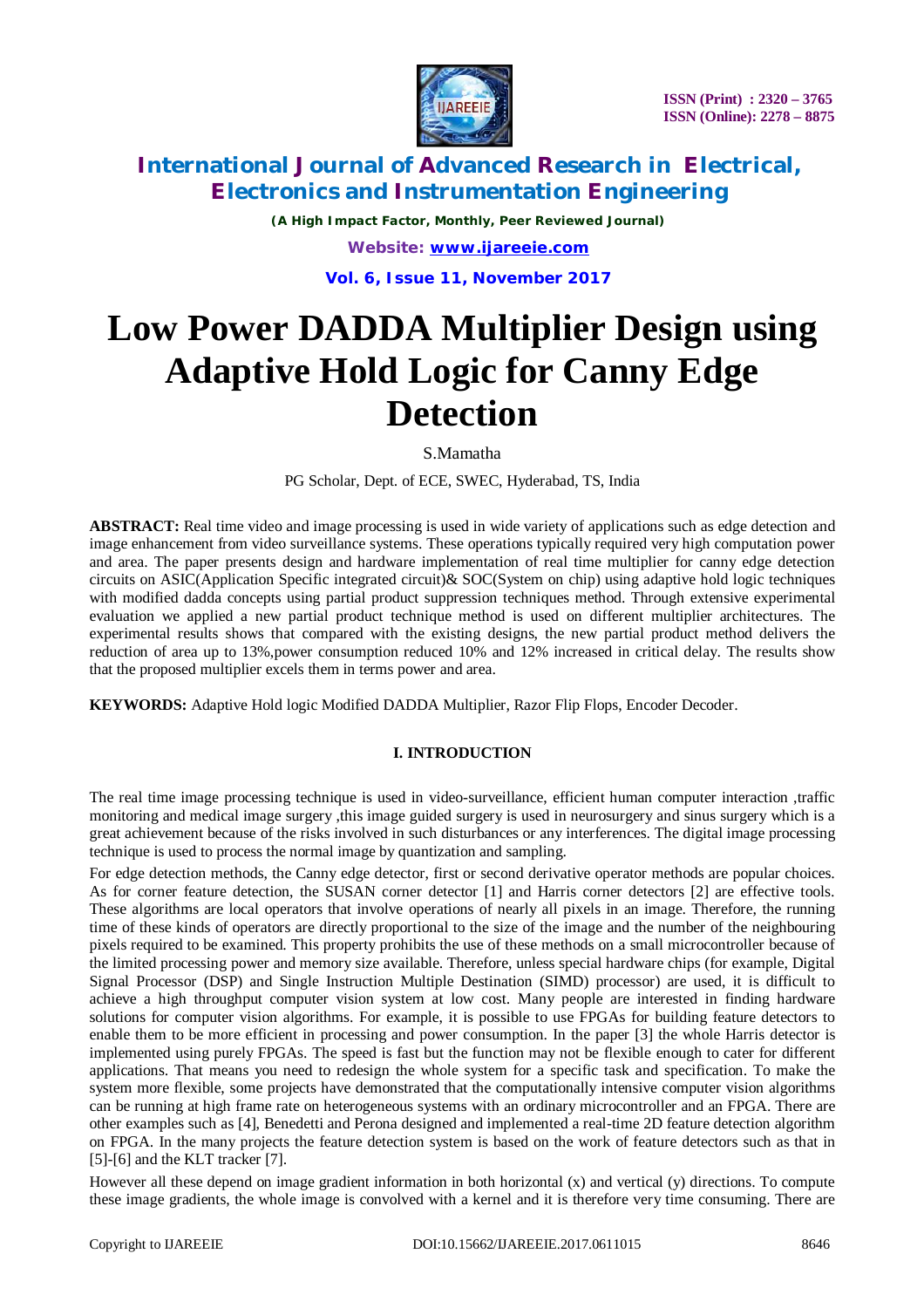

*(A High Impact Factor, Monthly, Peer Reviewed Journal)*

*Website: [www.ijareeie.com](http://www.ijareeie.com)*

### **Vol. 6, Issue 11, November 2017**

also recent projects using FPGAs for computer vision, examples are [8], [9] and [10]. However, they are using high speed FPGAs for the vision tasks, the performances are good but the costs are relatively higher. Leaser, Miller and Yu [11] designed a smart camera setup based on FPGAs and demonstrated two very different applications of this setup: medical image processing and fluid dynamics computation. Part of the computation is shared by the FPGA and the result is sent to a computer for further processing. The first application requires comparing eight  $11 \times 11$  templates to be operated over the whole image. While cross-correlation of two areas  $(40\times40$  and  $32\times32)$  over two images of size 1008×1016 is needed in the second application. In both applications, they have speedups of over 20 times compared to a pure software implementation. There is a also hybrid approach such as the one by Tippetts *et al*. [12], it implemented a Harris Feature detector and priority queue using an FPGA.Georgios zervakis[13] implemented a design efficient approximate multiplication circuits through partial product and done application of canny edge detection using DADDA[4:2] multiplier.

High speed multiplication is a primary requirement of high performance digital systems. In recent trends the column compression multipliers are popular for high speed computations due to their higher speeds [14-15]. The first column compression multiplier was introduced by Wallace in [16]. He reduced the partial product of *N* rows by grouping into sets of three row set and two row set using (3,2) counters and (2,2) counters respectively.

Dadda altered the approach of Wallace by starting with the exact placement of the (3,2) counters and (2,2) counters in the maximum critical path delay of the multiplier and the hardware required for Dadda multiplier is lesser than the Wallace multiplier. The column compression multipliers have total delays that are proportional to the logarithm of the operand word lengths which is unlike the array multipliers which have speeds proportional to the word length [17-18]. The total delay of the multiplier can be split up into three parts: due to the Partial Product Generation (PPG), the Partial Product Summation.

Tree (PPST), and finally due to the Final Adder [19]. Of these the dominant components of the multiplier delay are due to the PPST and the final adder. The relative delay due to the PPG is small. Therefore significant improvement in the speed of the multiplier can be achieved by reducing the delay in the PPST and the final adder stage of the multiplier.

In [20] proposed a new efficient approximate multiplier with partial product perforation for canny edge detection. This method provides better efficiency in terms of PSNR.But fails Hardware efficiency like area and power when it implement on ASIC TSMC 65nm standard cells library due to difficulty of partial product perforation. To improve the hardware parameters in this paper propose a new design of modified dadda multiplier with PPST and using AHL circuit.

The AHL circuit can determine which input pattern to need one or two cycles and then the circuit decides to make suitable the judging block to reduce timing waste and also low power consumption occurring in traditional circuits that use the critical path cycle as an execution cycle period. The experimental results show that 16x16 bit modified dadda multiplier with AHL can achieve the power and delay is significantly reduced as compared to dadda multiplier without AHL.

This paper is structured as follows: section II will describe the preliminaries for the design of multiplier structures Section III describe proposed modified dadda multiplier follows as section IV describe about the application canny edge detection function section v describe about results and discussion and finally in section VI we concluded about conclusion.

### **II.PRELIMINARIES FOR THE DESIGN OF MULTIPLIER STRUCTURES**

**T**he multiplication process begins with the generation of all partial products in parallel using an array of AND gates. The next major steps in the design process are partitioning of the partial products and their reduction process. Each of these steps are elaborated in the following subsections.

### **PARTITIONING THE PARTIAL PRODUCTS**

Consider two n-bit operands an-1an-2…a2a1a0 and bn-1bn-2…b2b1b0 for n by n Baugh-Wooley multiplier, the partial products of two n-bit numbers are aibj where i,j go from 0,1,..n-1. The partial products form a matrix of n rows and 2n-1 columns as show in Fig. 1(a). To each partial product we assign a number as shown in Fig. 1 (a), e.g. a0b0 is given an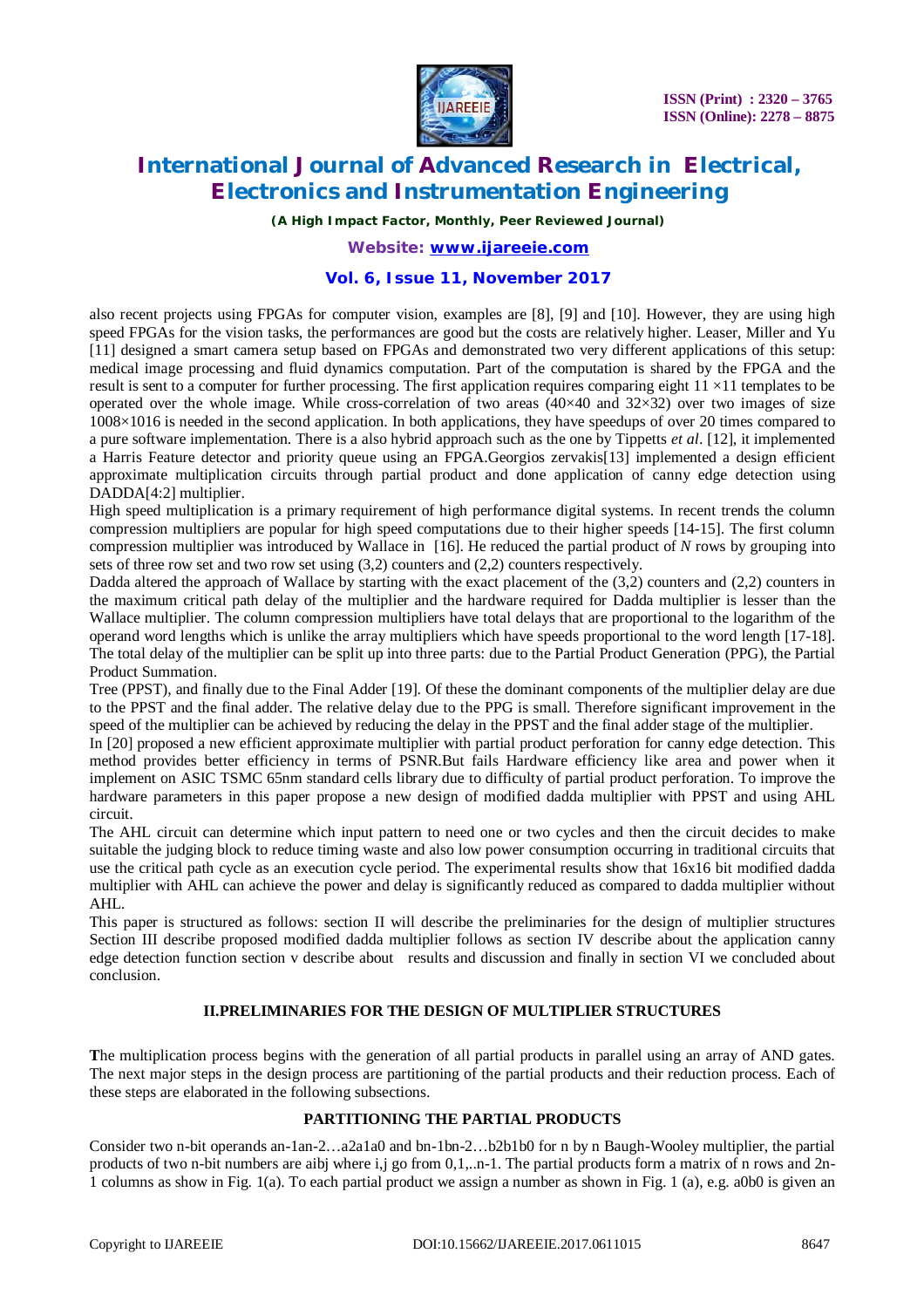

*(A High Impact Factor, Monthly, Peer Reviewed Journal)*

*Website: [www.ijareeie.com](http://www.ijareeie.com)*

### **Vol. 6, Issue 11, November 2017**

index 0, a1b0 the index 1 and so on. For convenience we rearrange the partial products as shown in Fig 1(b). The longest column in the middle of the partial products contributes to the maximum delay in the PPST.

#### **MULTIPLICATION**

Compressors for multiplication are investigated. A fast (exact) multiplier is usually composed of three parts (or modules) • Partial product generation. • A Carry Save Adder (CSA) tree to reduce the partial products' matrix to an addition of only two operands • A Carry Propagation Adder (CPA) for the final computation of the binary result. In the design of a multiplier, the second module plays a pivotal role in terms of delay, power consumption and circuit complexity. Compressors have been widely used to speed up the CSA tree and decrease its power dissipation, so to achieve fast and low-power operation. The use of approximate compressors in the CSA tree of a multiplier results in an approximate multiplier. A  $8\times8$  unsigned Dadda tree multiplier is considered to assess the impact of using the compressors in approximate multipliers. multiplier uses in the first part AND gates to generate all partial products. In the second part, the approximate compressors proposed in the previous section are utilized in the CSA tree to reduce the partial products. The last part is an exact CPA to compute the final binary result. Figure 1(a) shows the reduction circuitry of an exact multiplier for n=8. In this figure, the reduction part uses half-adders, full-adders and 4-2 compressors; each partial product bit is represented by a dot. In the first stage, 2 half adders, 2 full-adders and 8 compressors are utilized to reduce the partial products into at most four rows. In the second or final stage, 1 half-adder, 1 full-adder and 10 compressors are used to compute the two final rows of partial products. Therefore, two stages of reduction and 3 half-adders, 3 full adders and 18 compressors are needed in the reduction circuitry of an 8×8Dadda multiplier.



Figure 1 Reduction circuitry of an *8*×*8*Dadda multiplier, (a) using Design1 compressors, (b) using Design 2 compressors

• In the first case (Multiplier 1), Design 1 is used for all 4-2compressors in Figure 1(a).

• In the second case (Multiplier 2), Design 2 is used for the 4-2 compressors. Since Design 2 does not have *cin* and *cout*, the reduction circuitry of this multiplier requires a lower number of compressors Figure 1(b). Multiplier 2 uses 6 half-adders, 1 full-adder and 17 compressors.

• In the third case (Multiplier 3), Design 1 is used for the compressors in the*n-1* least significant columns. The other *n*  most significant columns in the reduction circuitry use exact 4-2 compressors.

In the fourth case (Multiplier 4), Design 2 and exact 4-2compressors are used in the*n-1* least significant columnsand the*n* most significant columns in the reduction circuitry respectively.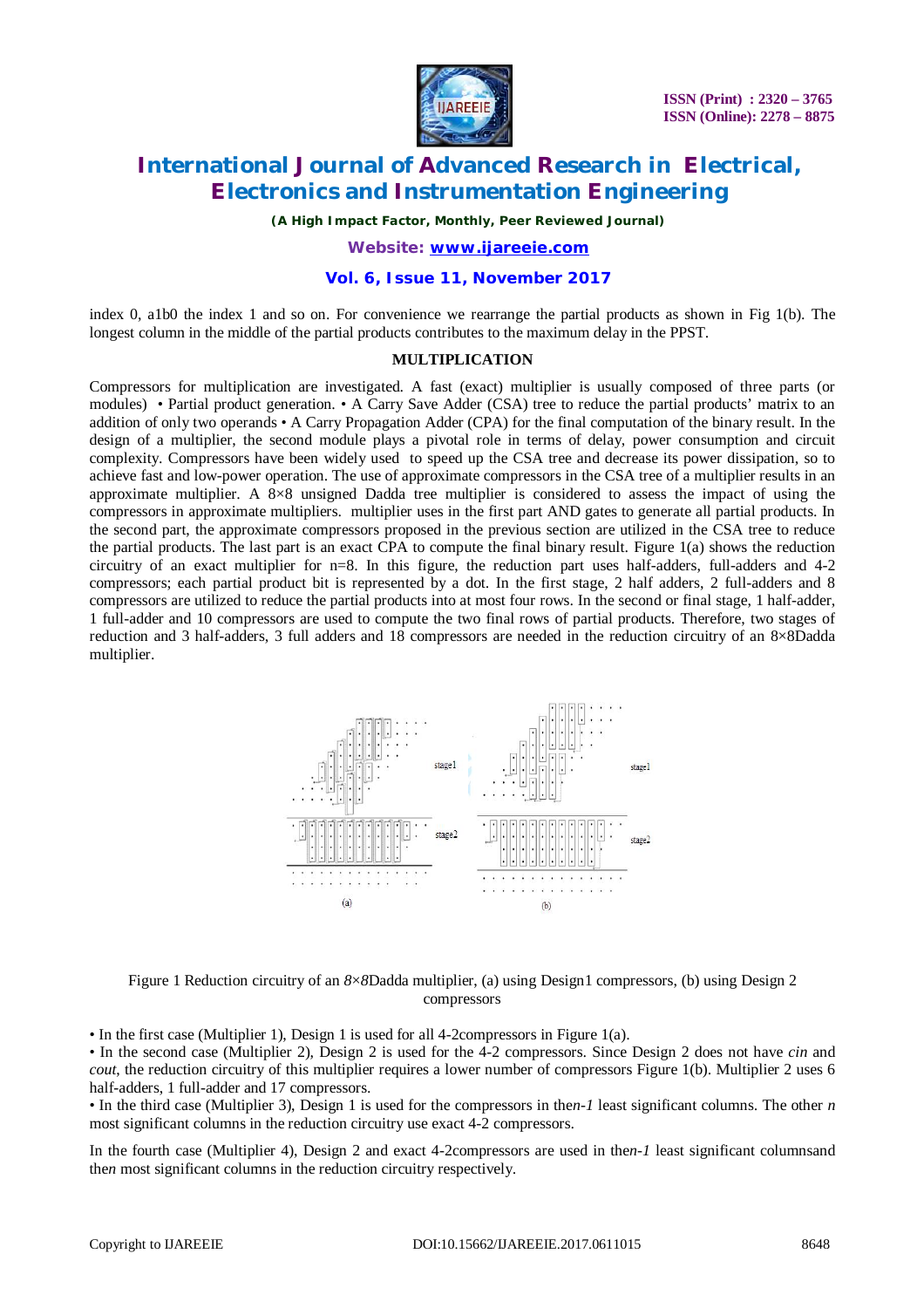

*(A High Impact Factor, Monthly, Peer Reviewed Journal)*

*Website: [www.ijareeie.com](http://www.ijareeie.com)*

**Vol. 6, Issue 11, November 2017**

#### **DESIGN STRUCTURE OF 4:2 COMPRESSOR**

The 4-2 compressor which has 4 inputs  $(x1, x2, x3, x4)$  and 2 outputs (Sum & Carry) along with a Carry-in (Cin) and a Carry-out (Cout) as shown in Fig 2. The input Cin is the output from the neighboring lower significant compressor.



Figure.2. 4:2 Compressor



Figure.3. 4:2 Compressor using full adder.

The Cout is the output to the next significant stage compressor. It consists of two 3-2 compressors (full adders) in series and involves a critical path of 4 XOR delays. An alternative implementation is shown in Fig.3. This implementation is better and involves a critical path delay of three XOR's, hence reducing the critical path by 1 XOR delay.

#### **III. PROPOSED MODIFIED DADDA MULTIPLIER**

The proposed scheme is aging-aware reliable multiplier design as shown in Fig. It introduces the overall architecture and the functions of each component and also describes how to design AHL that adjusts the circuit when significant aging occurs. Proposed aging-aware multiplier architecture, which includes two m-bit inputs (m is a positive number), one 2mbit output, one dadda multiplier, 2m 1-bit Razor flip-flops, and an AHL circuit encoder, decoder and mux.



Figure.4 Modified Dadda Multiplier Using AHL Circuit

Consequently, the two maturing mindful multipliers can be executed utilizing comparable engineering, and the distinction between the multipliers lies in the info signs of the AHL. As indicated by the multiplier, the info flag of the AHL in the engineering with the mr multiplier is the md multiplicand, though of the dadda is the multiplicator. Razor flip-failures can be utilized to identify in the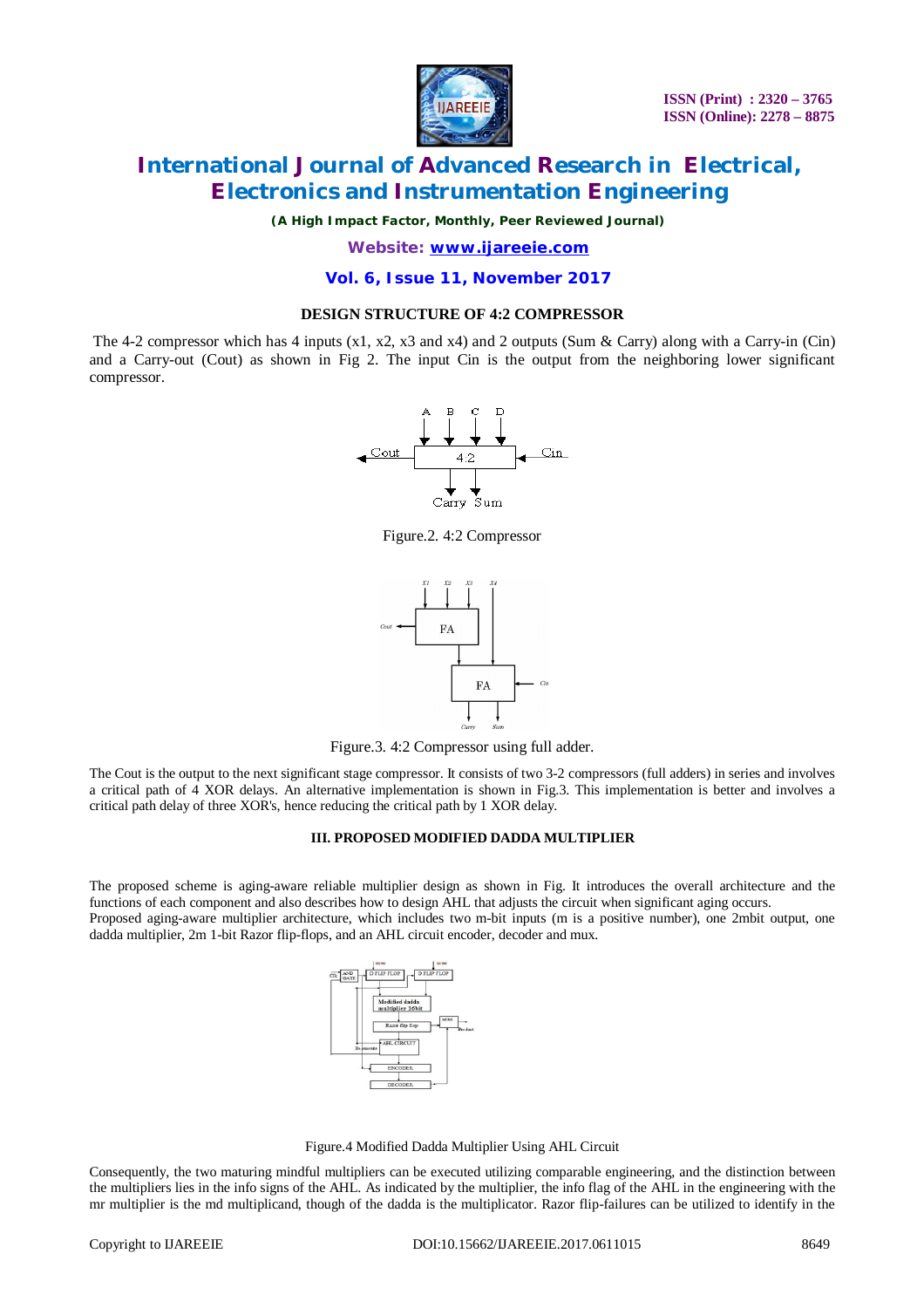

*(A High Impact Factor, Monthly, Peer Reviewed Journal)*

*Website: [www.ijareeie.com](http://www.ijareeie.com)*

### **Vol. 6, Issue 11, November 2017**

case of timing infringement happen before the following info design arrives. A 1-bit Razor flip-tumble contains a primary flip slump, shadow hook, XOR door, and mux.

The primary flip-slump gets the execution result for the blend circuit utilizing an ordinary clock flag, and the shadow hook gets the execution result utilizing a deferred clock flag, which is slower than the typical clock flag. On the off chance that blunders happen, the Razor flip-flounder will set the mistake flag to 1 to inform the framework to reexecute the operation and advise the AHL circuit that a blunder has happened. If not, the operation is re-executed with two cycles. Despite the fact that the re-execution may appear to be exorbitant, the general cost is low the fact that the reexecution recurrence is low.

More points of interest for the Razor flip-flop can be found. The AHL circuit is the key part in the maturing product variable-dormancy multiplier. demonstrates the subtle elements of the AHL circuit. The AHL circuit contains a maturing pointer, two judging squares, one mux, and one D flip-slump. The maturing marker demonstrates whether the circuit has endured critical execution corruption because of the maturing impact. The maturing pointer is actualized in a basic counter that tallies the quantity of mistakes over a specific measure of operations and is reset to zero toward the finish of those operations. On the off chance that the cycle period is too short, the dadda multiplier can't finish these operations effectively, causing timing infringement. This planning infringement will be gotten by the Razor flip-flops.

#### **MODIFIED 16 BIT DADDA MULTIPLIER**

The Dadda multiplier is a hardware multiplier design invented by computer scientist Luigi Dadda in 1965. It is similar to the Wallace multiplier, but it is slightly faster (for all operand sizes) and requires fewer gates (for all but the smallest operand sizes).

#### **THE DADDA BASED REDUCTION**

The partial products of each part are reduced to two rows by the using  $(3,2)$  and  $(2,2)$  counters based on the regular Dadda reduction algorithm as shown in Fig. 2 and Fig. 3. The grouping of 3-bits and 2-bits indicates (3,2) and (2,2) counters respectively and the different colors classify the difference between each column, where *s* and *c* denote *partial sum* and *partial carry* respectively. E.g. the bit positions of *6* and *13* in part0 are added using a (2,2) counter to generate sum *s0* and *c0*. The *c0* is carried to the next column where it is to be added up with the sum *s1* of a (3,2)

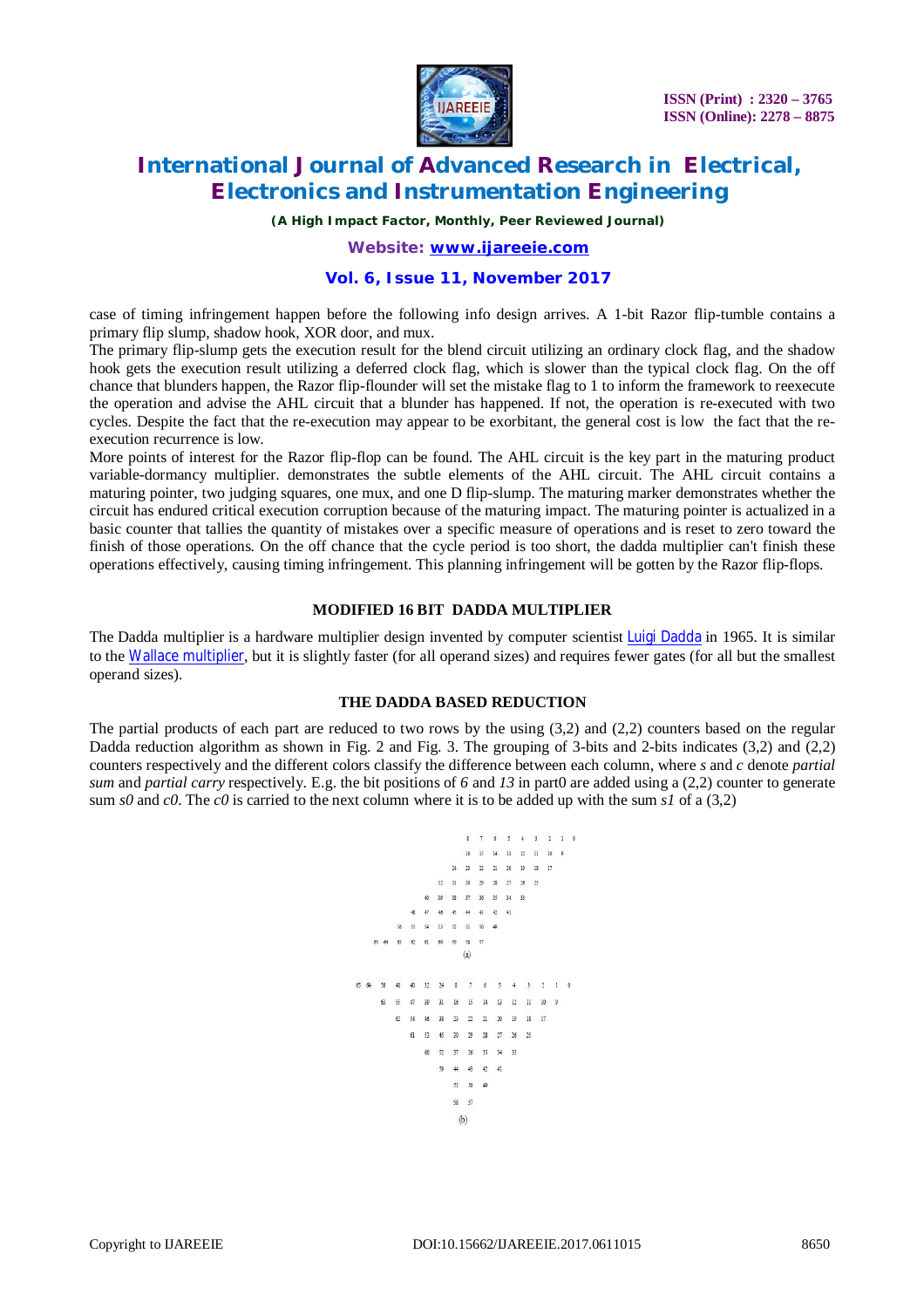

*(A High Impact Factor, Monthly, Peer Reviewed Journal)*

*Website: [www.ijareeie.com](http://www.ijareeie.com)*

#### **Vol. 6, Issue 11, November 2017**



Figure.5 Partitioning the partial products:

(a) Partial product array diagram for 8\*8 multiplier, (b) An Alternative Representation, (c) Partitioned structure of multiplier showing part0 and part1.

counter adding 7, 14 and 21. The carry c1 of (3,2) counter is added to the next column. The final two rows of each part are summed using a Carry Look-ahead Adder (CLA) to form the partial final products of a height of one bit column which indicated at the bottom of Fig. 3.1.

The two parallel structures for a and b based on the Dadda approach are shown in Fig. 3.3 where HA, FA, p0, p1 and p denote Half Adder ((2,2)counter)), Full Adder ((3,2)counter) , partial final product from part0, partial final product from part1 and final product respectively. The numerals residing on the HA and FA indicates the position of partial products. The output of part0 and part1 are computed independently in parallel and those values are added using a high speed hybrid final adder to get the final product.

However, before we proceed to carry out the final addition with the proposed hybrid adder, we first carry out the final addition with the CLA for both the unpartitioned Dadda multiplier and the partitioned Dadda multiplier. This enables us to evaluate and analyze the effect of partitioning the PPST into two parts.

It can be seen that for the 8-bit multiplier, there is no improvement in the speed, area and power. But with the increase in the word size, the improvement in the speed, area and power of the partitioned multipliers increases. There is a maximum of 10.5% improvement in delay for the 64-bit multiplier with only a slight increase in the area and power of 1% and 1.8% respectively.

Having clearly demonstrated the reduction in the delay of the Dadda multipliers due to the partitioning of the partial products we now proceed to further enhance the speed of the proposed multiplier. The further improvement in the performance can be achieved by replacing the CLA with the proposed hybrid final adder structure which is elaborated in the next section.Once each part of the partial products has been reduced to a height of one bit column, we get the final partial products as follows

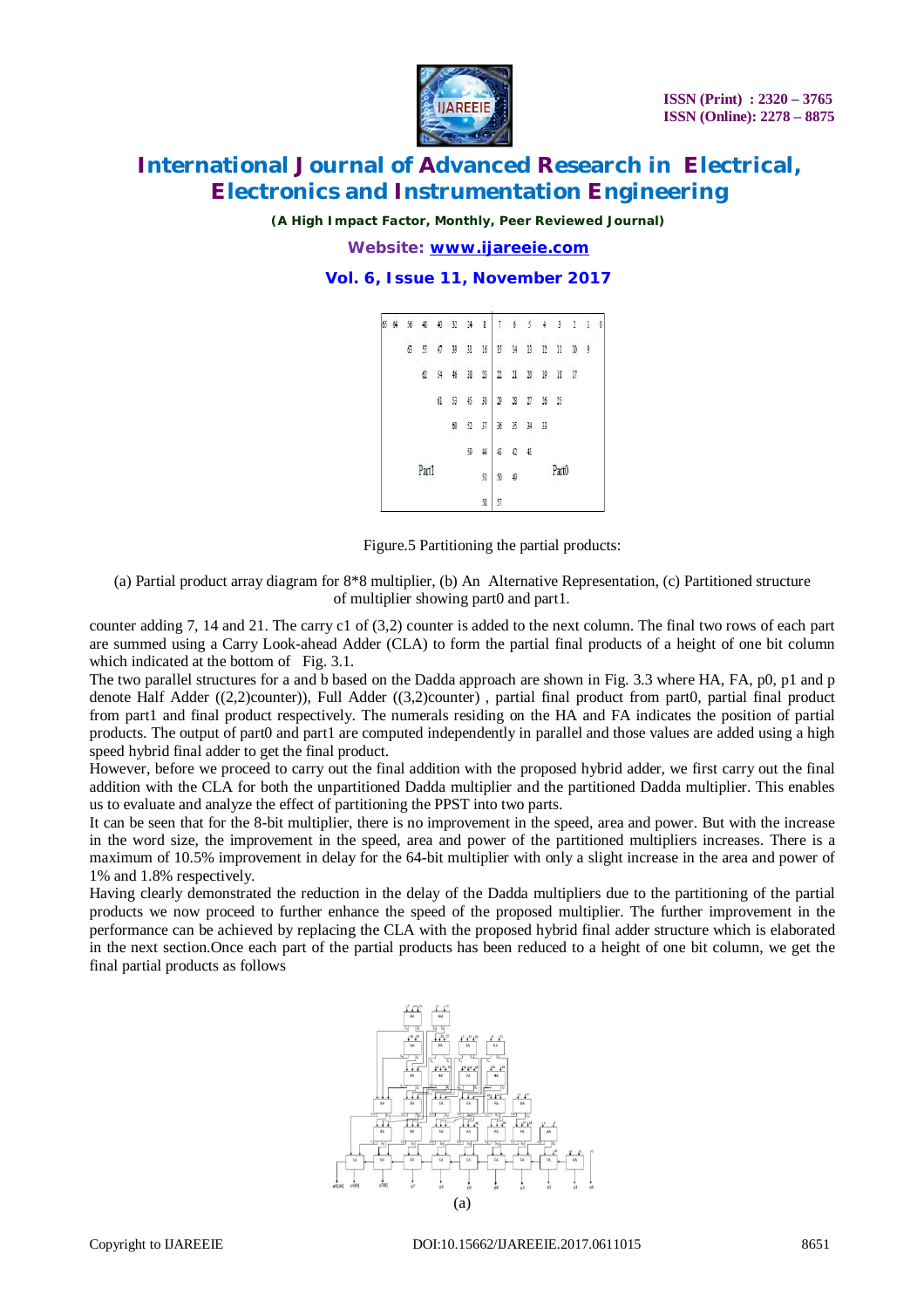

*(A High Impact Factor, Monthly, Peer Reviewed Journal)*

*Website: [www.ijareeie.com](http://www.ijareeie.com)*

### **Vol. 6, Issue 11, November 2017**



Figure.6 The Dadda based implementation: (a) Implementation of part1, (b) Implementation of part2

The p0[10:8] and p1[10:8] are added using 3-bit CLA which finds p[10:8]. To obtain the remaining p[15:11], the p1[15:11] are assigned to the input of 5-bit MBEC, which produce the two partial results p1[15:11] with Cin of '0' and the 5-bit BEC output with the Cin of '1'. Depending on the Cout of CLA(c[10]), the mux provides the final p[15:11] without having to ripple the carry through p1[15:11].



Figure.7 Modified dadda 16\*16 multiplier



Figure.8 Binary to excess 1 code Converter (Without carry)

#### **MBEC STRUCTURE AND ITS OPERATION**

The 8-bit multiplier uses a single 5-bit MBEC in the final adder. But the large bit sized multipliers requires multiple MBEC and each of them requires the selection input from the carry output of the preceding MBEC. Therefore to generate the carry output from the MBEC, an additional block is developed which is called MBECWC (MBEC With Carry). The detailed structures of the 5-bit BEC without carry (BEC) and with carry (BECWC) are shown Fig. 3.4 and Fig. 3.5. The BEC gets *n* inputs and generates *n* output; the BECWC gets *n* input and generates  $n+1$  output to give the carry output as the selection input of the next stage *mux* used in the final adder design of 16, 32 and 64-bit multipliers.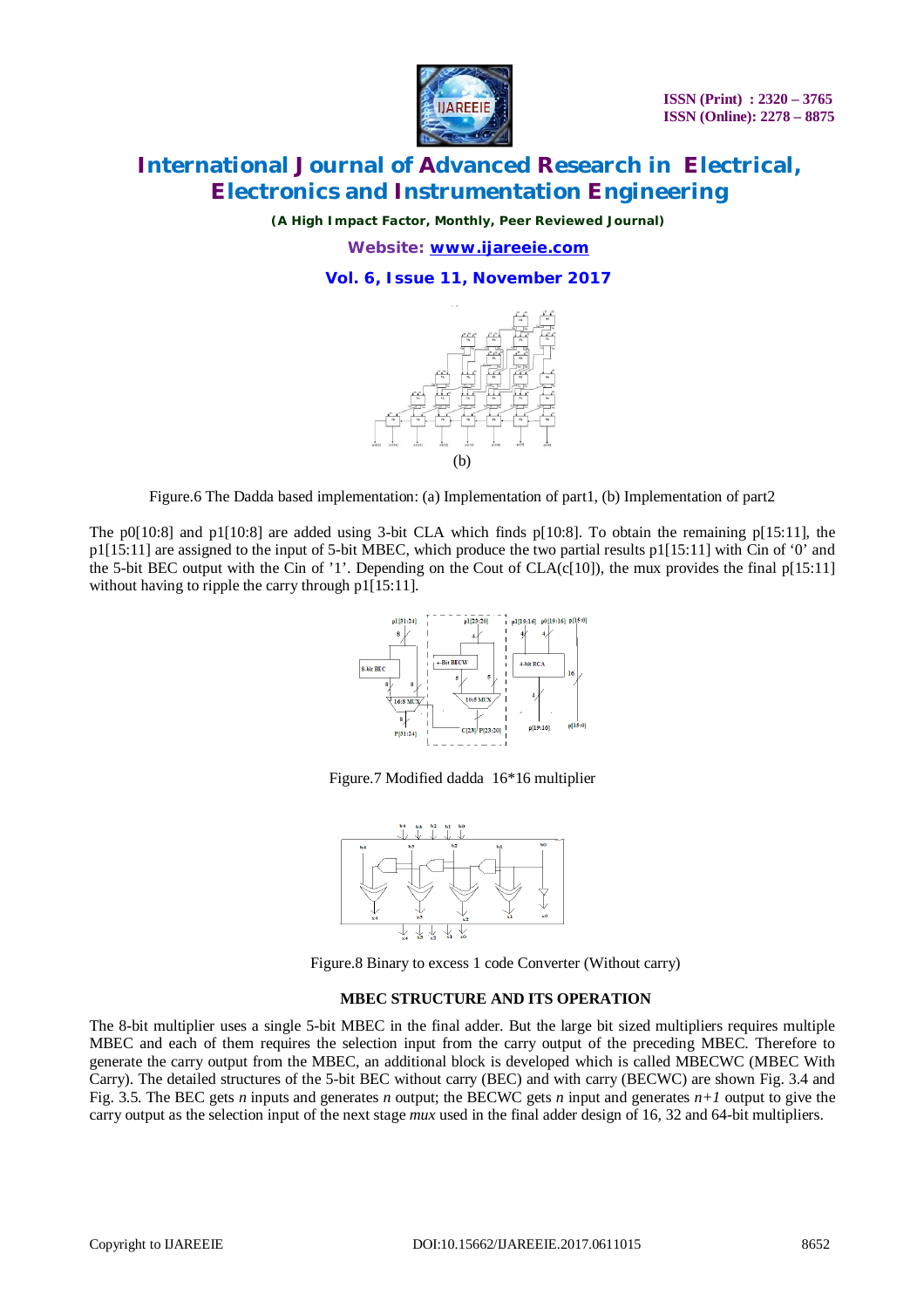

*(A High Impact Factor, Monthly, Peer Reviewed Journal)*

*Website: [www.ijareeie.com](http://www.ijareeie.com)*

### **Vol. 6, Issue 11, November 2017**

#### **TABLE I** FUNCTION TABLE OF 5-BIT BEC & BECWC

| <b>Input</b>   | <b>BEC</b> without<br><b>CALL'Y</b> | <b>EFCwirl</b><br><b>CZETY</b> |        |
|----------------|-------------------------------------|--------------------------------|--------|
| 14.0           | 44.91                               |                                | x1401  |
| <b>DOM: NO</b> | 30001                               |                                | 00001  |
| 000C1          | 300.0                               |                                | 000LC  |
| 00030          | 20011                               |                                | 00OL 1 |
| 00011          | 30160                               |                                | 00130  |
| <b>OU LCC</b>  | 30101                               |                                |        |
|                |                                     |                                |        |
| 13033          | 11100                               |                                | 11150  |
| 11100          | 13301                               |                                | 11131  |
| 13161          | EE 130                              |                                | 1110   |
| <b>13330</b>   | <b>11111</b>                        |                                |        |
| <b>1999</b>    | 30060                               |                                | 00000  |



Figure.9 Binary to excess 1 code Converter (With carry)

#### **ADAPTIVE HOLD LOGIC ARCHITECTURE**

A novel architecture of an Adaptive Hold Logic (AHL) circuit is proposed which will reduce the aging effects. The Adaptive Hold Logic (AHL) circuit can decide whether the input patterns require one or two cycles and can adjust the judging criteria to ensure that there is minimum performance degradation after considerable aging occurs.The Adaptive Hold Logic (AHL) circuit is as shown in fig. Assume the AHL circuit has a m bit input. The Adaptive Hold Logic (AHL) circuit consists of the following blocks.

A.Judging Blocks

B. Aging Indicator



Figure.10. Adaptive Hold Logic (AHL) circuit

#### **JUDGING BLOCKS**

There are two judging obstructs in Adaptive Hold Logic (AHL) circuits. The first judging square will create a yield as 1 if the quantity of zeros in the info grouping is bigger than n. On the off chance that the quantity of zeros in the information arrangement is bigger than n+1 then the yield of the second judging square is 1. The estimation of n is characterized by the client. The operation of Adaptive Hold Logic (AHL) circuit are as per the following at the point when an info arrangement is given, both the judging pieces will choose whether the succession requires one cycle or two cycle to finish their operation and pass the two outcomes to the multiplexer.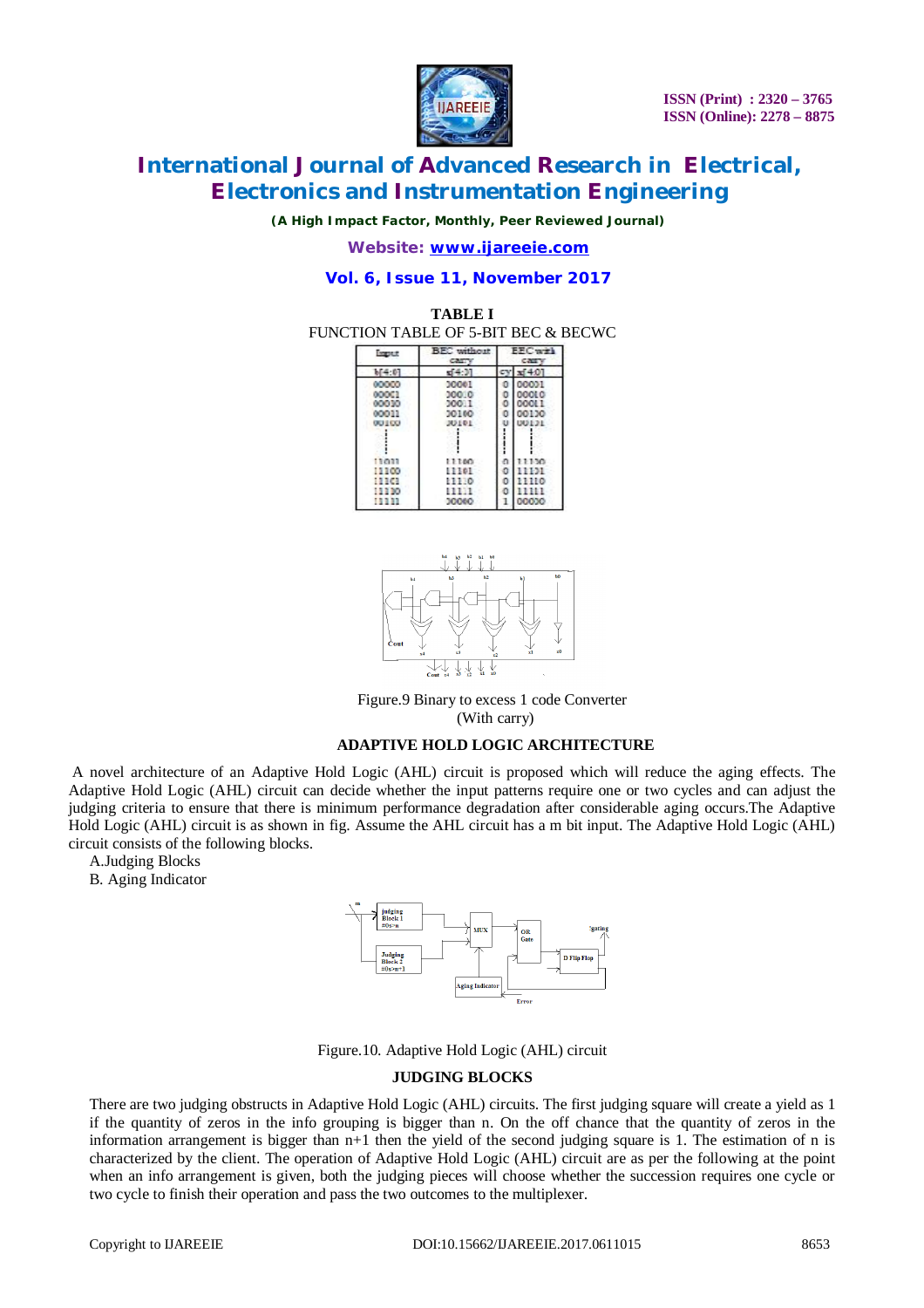

*(A High Impact Factor, Monthly, Peer Reviewed Journal)*

*Website: [www.ijareeie.com](http://www.ijareeie.com)*

### **Vol. 6, Issue 11, November 2017**

The !(gating) flag will move toward becoming 1 and the information flip-lemon will lock new information to perform operation in the following cycle. In the event that the yield of the multiplexer is 0 which implies the information grouping requires two cycles to finish it's operation. The OR door will yield 0 to the D flip-flop. In this manner, to incapacitated the clock flag of the information flip-flounders in the following cycle the !(gating) flag will move toward becoming 0. Just a single cycle of the information flip flounder will be handicapped in light of the fact that the D flipflop will hook 1 in the following cycle again, when the yield of the multiplexer is 0, which implies the info design requires two cycles to finish, the OR door will yield 0 to the D flip-tumble.

#### **AGING INDICATOR**

The Aging Indicator demonstrates that whether the circuit has endured huge execution debasement because of maturing impacts. The maturing impact isn't noteworthy in the first place, so the maturing pointer produces yield as 0. The Aging Indicator is executed in a counter that checks the quantity of mistakes over a specific measure of operations. These operations might be duplication or expansion. It resets to zero toward the finish of those operations.

#### **RAZOR FLIP-FLOP**

The key idea of Razor is to purposely operate the circuit at sub-critical voltage and tune the operating voltage by monitoring the error rate. This eliminates the need for conservative voltage margins. The trade-off would be between the power penalty incurred from error correction against the additional power savings obtained from operating at a lower supply voltage.



Figure.11. Main Razor flip flops.

correcting these errors is minimal, while the power savings from the reduced operating voltage can be substantial. The key idea of the Razor was to purposely operate the circuit at the sub-critical voltage and reduce the operating voltage by analyzing the error rate. This eliminates the need for conservative voltage margins.

The trade-off would be between the powers penalties incurred from error correction against the additional power attained from working at a lower supply voltage.A 1-bit Razor flip-slump contains a fundamental flip-flounder, shadow hook, XOR door, and mux. The primary flip-flounder gets the execution result for the mix circuit utilizing a typical clock flag, and the shadow hook gets the execution result utilizing a postponed clock flag, which is slower than the ordinary clock flag. the Razor flip-tumble will set the mistake flag to 1 to advise the framework to re execute the operation and inform the AHL circuit that a blunder has happened. We utilize Razor flip-flop to identify whether an operation that is thought to be a one-cycle example can truly complete in a cycle. If not, the operation is re executed with two cycles. In spite of the fact that the re execution may appear to be exorbitant, the general cost is low on the grounds that the re-execution recurrence is low. More subtle elements for the Razor flip-flounder can be found. Razor depends a mix of building and circuit-level strategies for effective mistake checking.

#### **ENCODER ,DECODER & D-FLIP FLOP**

### **ENCODER AND DECODER**

The purpose of encoder is standardization, speed, secrecy, security, size. Encoders are combinational logic circuits and they are reverse of decoders. They accept one or more inputs and generate a multibit output code. Decoder is performance quit opposite to encoder operation.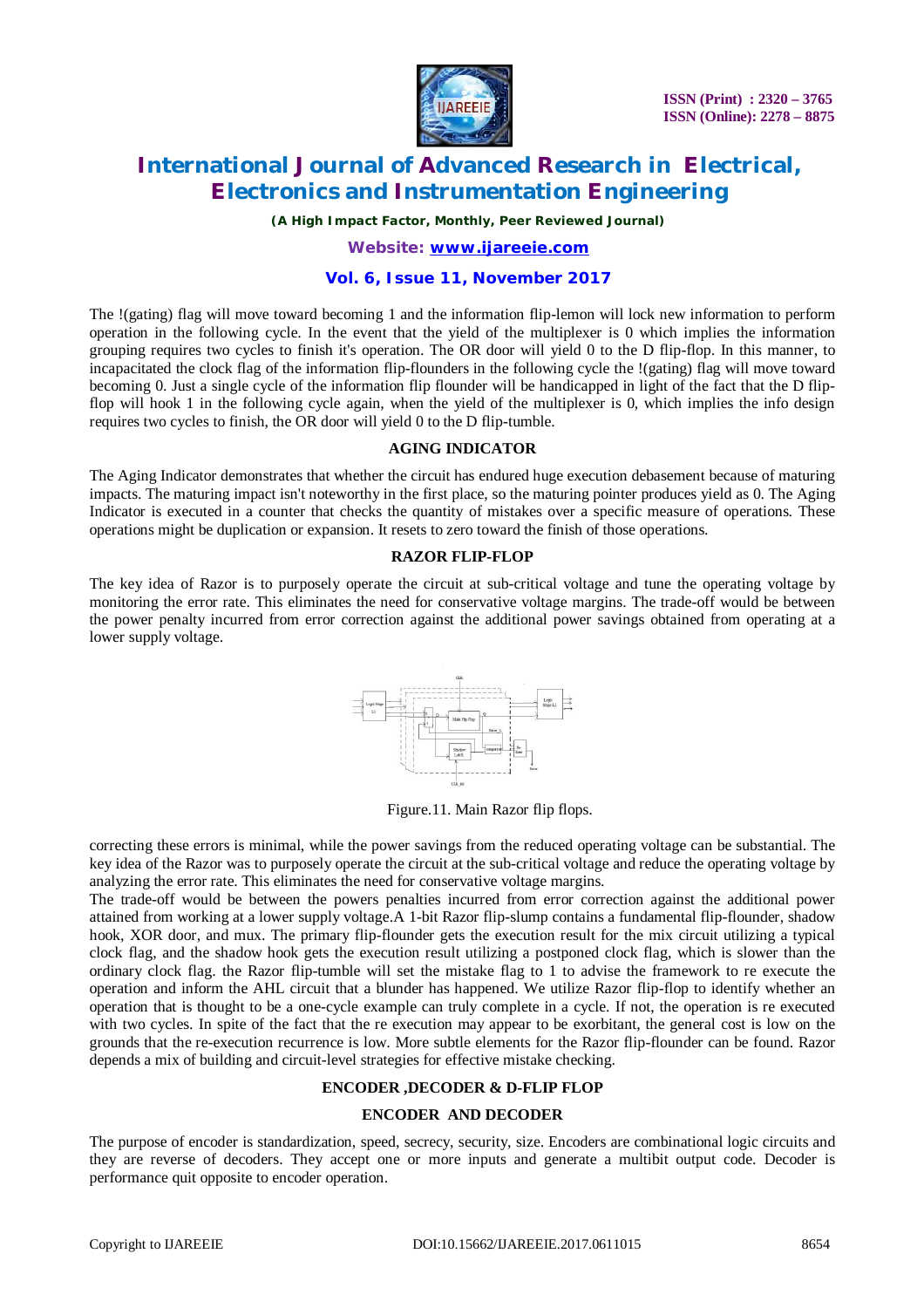

*(A High Impact Factor, Monthly, Peer Reviewed Journal)*

*Website: [www.ijareeie.com](http://www.ijareeie.com)*

#### **Vol. 6, Issue 11, November 2017**

#### **D-FLIPFLOP**

Data flip-flop tracks the input, making transitions with match those of the input D. The D stands for "data"; this flipflop stores the value that is on the data line. It can be thought of as a basic memory cell. A Data flip-flop can be made a set/reset flip-flop by tying the set to the reset through an inverter.

#### **IV. CANNY EDGE DETECTION FUNCTION**

Each heading of spreads is related with a photograph, by then two new pictures are made. One picture displays the vertical reaction and trade demonstrates the even reaction. Two pictures joined into a solitary picture. The clarification behind existing is to pick the proximity and scope of edges in a photo. This two picture blend is cleared up that the square of made shroud pixel survey upbeat event every special as empower are summed.

The Process of Canny edge detection algorithm can be broken down to 5 different steps:

Apply Gaussian filter to smooth the image in order to remove the noise

Find the intensity gradients of the image

Apply non-maximum suppression to get rid of spurious response to edge detection

Apply double threshold to determine potential edges

Track edge by hysteresis: Finalize the detection of edges by suppressing all the other edges that are weak and not connected to strong edges.

#### **GAUSSIAN FILTER**

Edge detection results are easily affected by image noise, it is essential to filter out the noise to prevent false detection caused by noise.

$$
G_{xy} = \frac{1}{2\pi\sigma^2} \left[ -\frac{(x\cdot(z+1))^2 + (y\cdot(z+1))^2}{2 \text{sigma}^2} \right]; 1 \le x, y \le (2z+1)
$$

#### **FINDING THE INTENSITY GRADIENT OF THE IMAGE**

An edge in an image may point in a variety of directions, so the Canny algorithm uses four filters to detect horizontal, vertical and diagonal edges in the blurred image. The edge detection operator (such as Roberts, Prewitt, or Sobel) returns a value for the first derivative in the horizontal direction (G*x*) and the vertical direction (G*y*). From this the edge gradient and direction can be determined

$$
\begin{aligned} \mathbf{G} &= \sqrt{\mathbf{G}_x{}^2 + \mathbf{G}_y{}^2} \\ \boldsymbol{\Theta} &= \mathrm{atan2}(\mathbf{G}_y, \mathbf{G}_x) \end{aligned}
$$

#### **NON-MAXIMUM SUPPRESSION**

Non-maximum suppression is an edge thinning technique.Non-Maximum suppression is applied to "thin" the edge. After applying gradient calculation, the edge extracted from the gradient value is still quite blurred.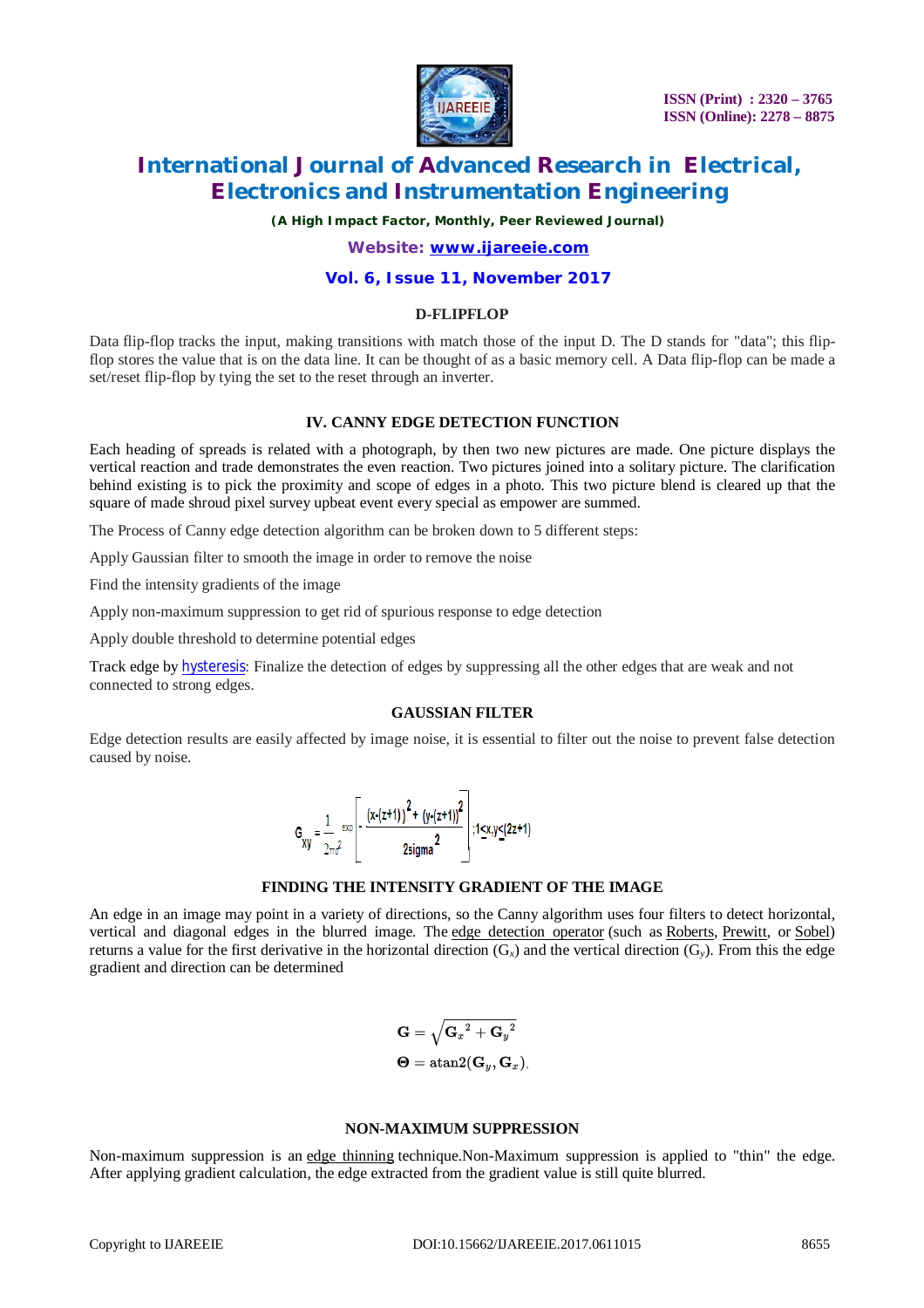

*(A High Impact Factor, Monthly, Peer Reviewed Journal)*

*Website: [www.ijareeie.com](http://www.ijareeie.com)*

#### **Vol. 6, Issue 11, November 2017**

#### **DOUBLE THRESHOLD**

After application of non-maximum suppression, remaining edge pixels provide a more accurate representation of real edges in an image. However, some edge pixels remain that are caused by noise and color variation. In order to account for these spurious responses, it is essential to filter out edge pixels with a weak gradient value and preserve edge pixels with a high gradient value.

#### **EDGE TRACKING BY HYSTERESIS**

The strong edge pixels should certainly be involved in the final edge image, as they are extracted from the true edges in the image. However, there will be some debate on the weak edge pixels, as these pixels can either be extracted from the true edge, or the noise/color variations.

The outcome which is returned by this farthest point is the last picture in which Edge disclosure is a photo taking care of procedure for finding the cut-off points of things inside pictures. It works by distinguishing discontinuities. Edge area is used for picture division and data extraction in areas, for instance, picture taking care of, PC vision, and machine vision.



.

Image gradient are to extract the information from the images ,the gradient are used to detect the edge.There are white and gray pixel where use to convert the white image in to gray scale image.The white image has the large gradient values the gray scale image is has the less or small gradient values.The thresholding is used to eliminate the noise from image while retaining the important edges.This edge detection using 2d filter horizontal and vertical convolution.The RGB data is converted in to gray scale and this is multiplied with 0 degrees and 90 degrees. For the convolution using 3line buffer are nothing but the shift registers,the multiplier are coefficients of matrix and parallel adder .The parallel adder adds the results for total gradient.The image is reduced the size when it is converted to gray scale image the gray image is converted to edge detection image.Less utilization of hardware is advantage.

#### **V.RESULTS AND DISCUSSION**

#### **LOGICAL SIMULATION RESULTS**

This logical simulation result shown into the Simulink block in Matlab 2014b.The Matlab 2014b is a user friendly software. Here the figure shows the canny edge detection implementation.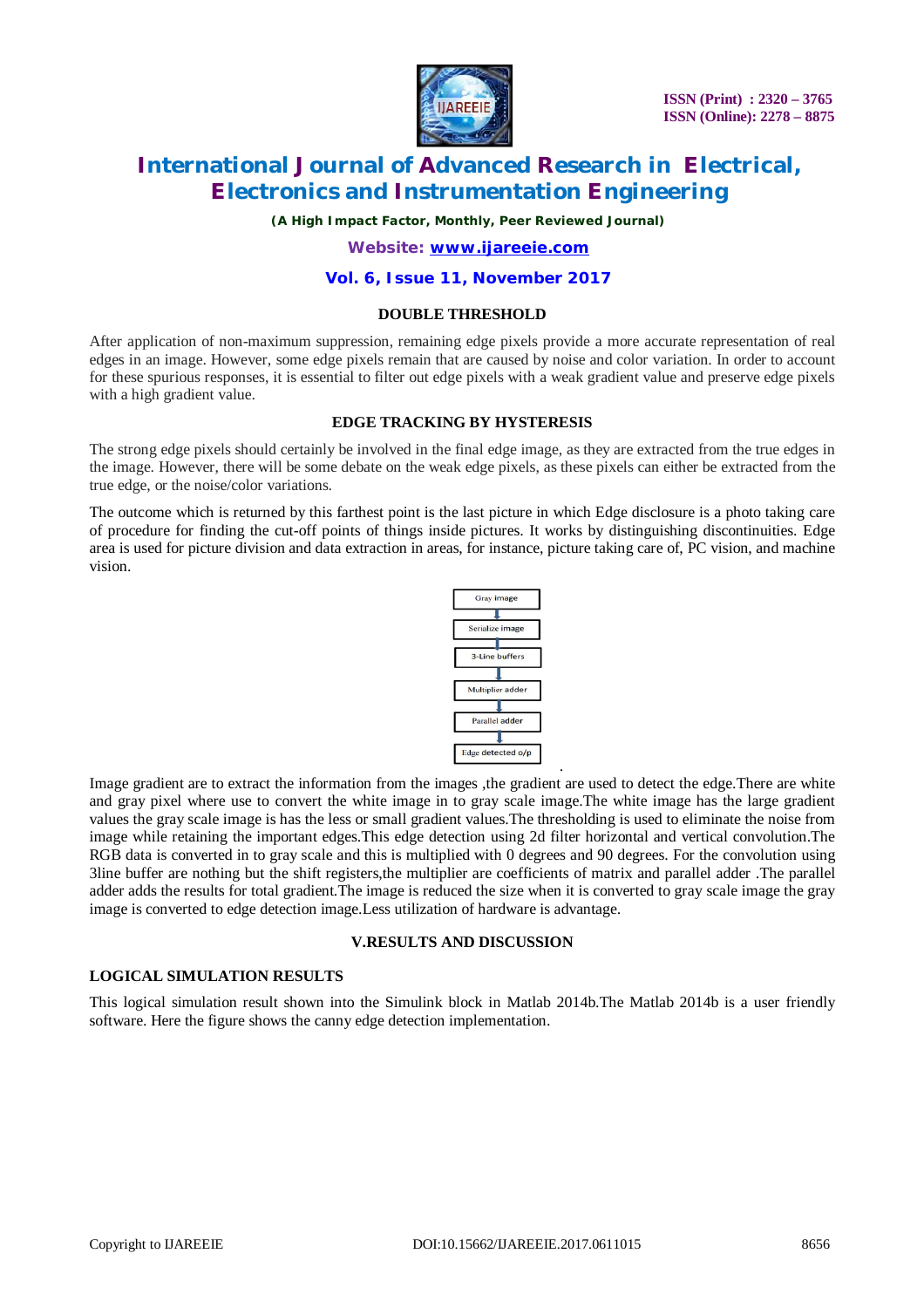

*(A High Impact Factor, Monthly, Peer Reviewed Journal)*

*Website: [www.ijareeie.com](http://www.ijareeie.com)*

### **Vol. 6, Issue 11, November 2017**



Figure.12. Matlab simulation result



(a)Original Grayimage (b) edge detected ouput Figure.13 Simulation result for canny edge detection

The canny edge detector plays an important role in pre-processing image for many virtual reality systems. The multiplier less implementation of the canny edge detector is proposed which enables the system to rebuild at a lower cost. Canny edge detector involves a number of local operators such as image smoothing and gradient computation many methods are present but canny edge detector is so useful in image edge detections.

.

#### **XILINX SYNTHESIS RESULT**

#### **MODIFIED DADDA MULTILPLIER OF 16BIT**

In this project for hardware implementation verilog code was written for the multiplier architecture block the multiplier architecture is implemented in cadence tool. Many software consists in cadence tool. For this project tools were utilized was (NC- NATIVE CODE for Simulation), (RC- RTL complier for synthesis) and encounter digital implementation tool for soc (Physical layout of standard cells). Finally we obtain a chip layout of Multiplier architecture, Area and power of the chip layout. From there GDSII file was generated for fabrication of the chip.



Figure.14. 16 bit dadda multiplier sub block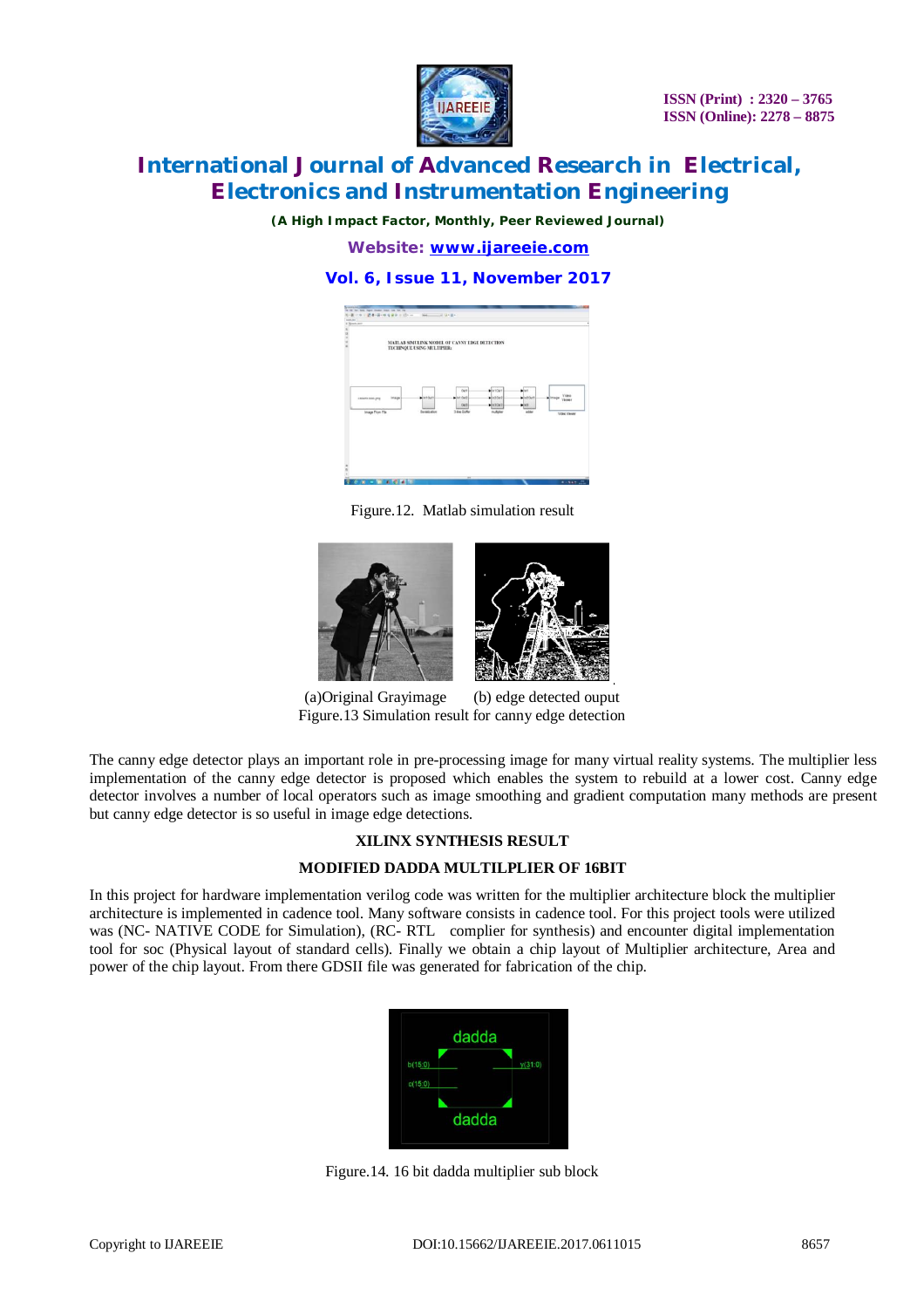

*(A High Impact Factor, Monthly, Peer Reviewed Journal)*

*Website: [www.ijareeie.com](http://www.ijareeie.com)*

### **Vol. 6, Issue 11, November 2017**



Figure.15.Rtl schematic of dadda 16bit multiplier



Figure.16. 16 bit dada multiplier using Xilinx

#### **PROPOSED ARCHITECTURE FOR CANNY EDGE DETECTION SYNTHESIS OUTPUTS**

In extension, we have designed a architecture by Adaptive hold logic 16bit which is the fastest and more efficient than dadda 16bit. Here we used 16bits for dadda16bit ,razor flip flop,AHL for error free data. So, by combining this we are designing an efficient AHL(adaptive hold logic).

The processor output for simulation is designed below:



Figure.17. sub system of proposed architecture



Figure.18 RTL view of proposed architecture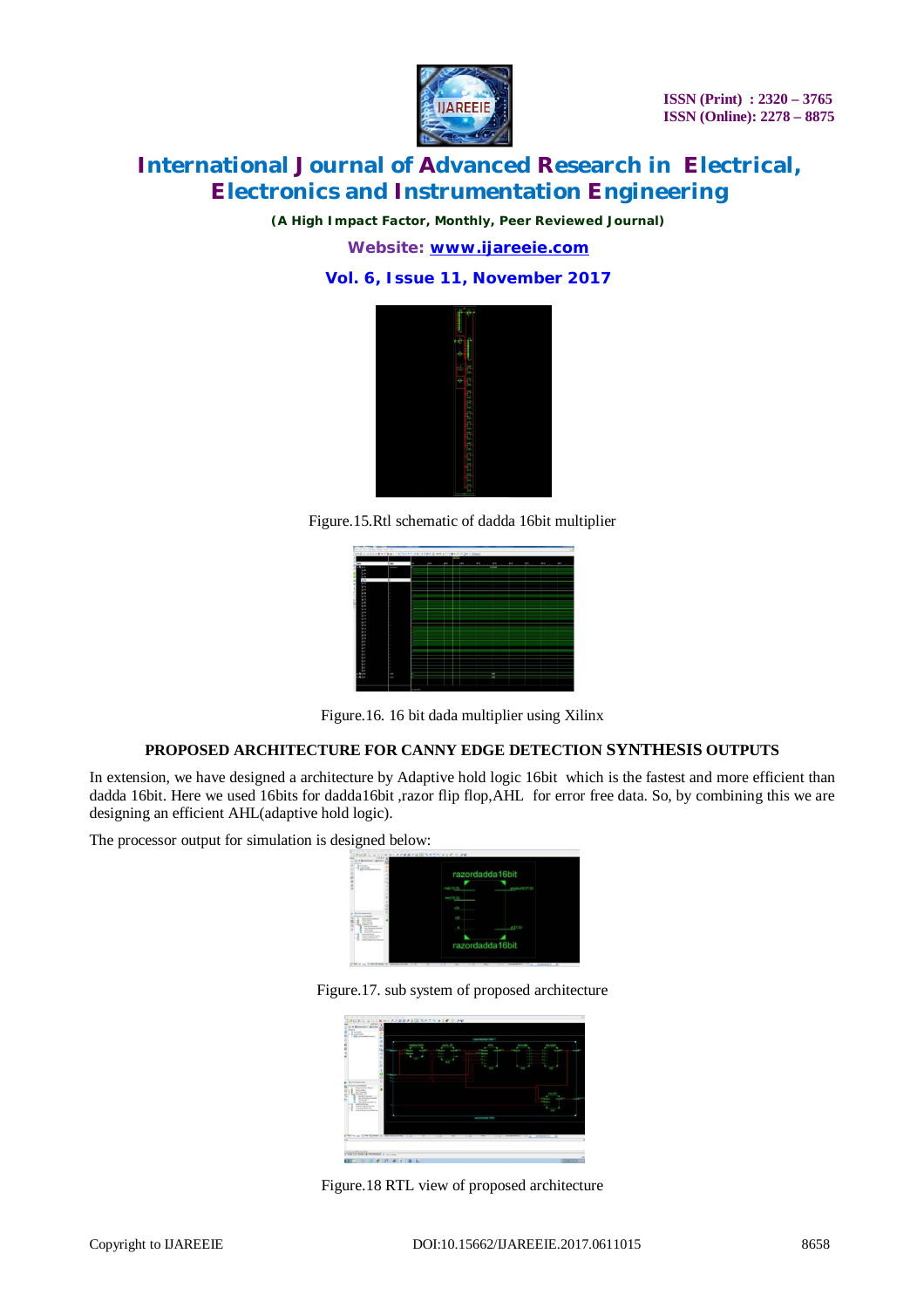

*(A High Impact Factor, Monthly, Peer Reviewed Journal)*

*Website: [www.ijareeie.com](http://www.ijareeie.com)*

**Vol. 6, Issue 11, November 2017**



Figure.19 Output waveform of proposed architecture in Xilinx.

#### **NC OF MODIFIED DADDA 16\*16 RESULT**

NC Verilog gives the propel innovation that is mostly utilized for Simulation reason, and general efficiency. It is basically used to check whether the processor performs adjust or not. In proposed paper, we composed design of various 16Bit multiplier.

The outline beneath demonstrates NC of proposed paper.

### **NC OF modified dadda 16\*16 RESULT**



#### **RC (RTL) RESULTS (CADENCE): SCHEMATIC RESULTS**

Resulting to finishing the Native code amusement, we have to check the schematic. So for that we ought to use the RTL compiler.

#### **RC OF MODIDIED DADDA 16\*16 MULTIPLIER RESULT**

The Cadence Encounter gathering of things gives a fused response for a RTL-to-GDSII setup stream. The Cadence Encounter gathering of things gives a grouping of modernized responses for nanometre design. The above figure exhibits the RTL limit of the Native code generation.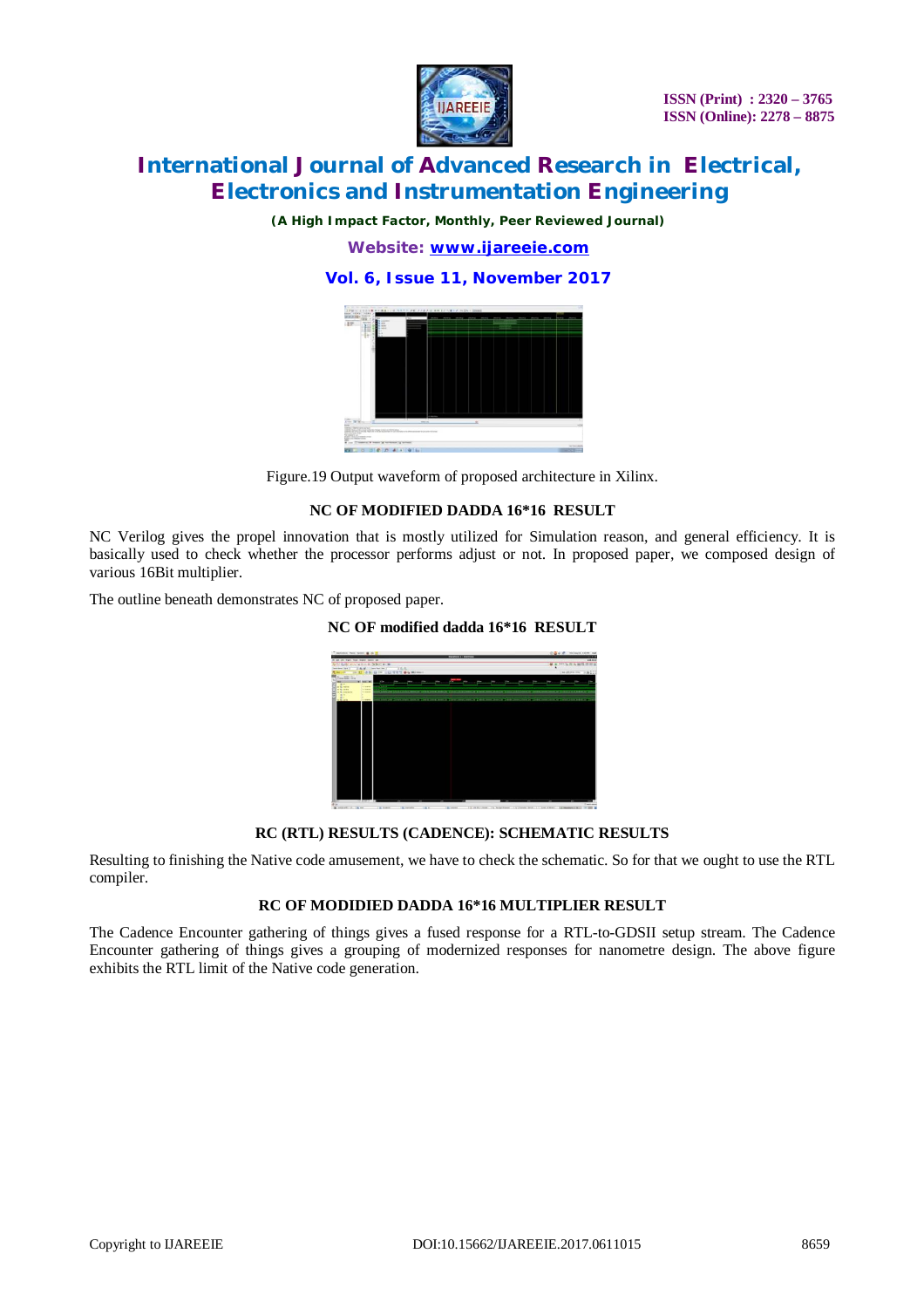

*(A High Impact Factor, Monthly, Peer Reviewed Journal)*

*Website: [www.ijareeie.com](http://www.ijareeie.com)*

### **Vol. 6, Issue 11, November 2017**

#### **RC RESULTS**

#### **MODIDIED DADDA 16\*16 MULTIPLIER RC (SYSTEM ON CHIP) IN 180NM TECHNOLOGY**



Figure.20.Main block of extension circuit

#### **PD RESULTS**

#### **MODIFIED DADDA 16\*16 PD RESULTS**

#### **MODIDIED DADDA 16\*16 MULTIPLIER PD (SYSTEM ON CHIP) IN 180NM TECHNOLOGY**

SOC Encounter for backend design (floor planning, place and course, power and clock distribution).Now you should have the ability to run the Cadence gadgets. We should not run Cadence from root registry, it should be continue running from the home index. Since root registry makes various extra records that will discard your root inventory. Instead of make a list (e.g. mood, you should have this starting at now made) and another registry for the arrangement (e.g. instructional exercise) now associate the library records to list

#### **MODIFIED DADDA 16\*16 MULTIPLIER PD(Physical design) OUTPUT MULTIPLIER**



#### **COMPARISON RESULTS**

| Sl no. | Multipliers                                                | Area         | Power         | Delay             |
|--------|------------------------------------------------------------|--------------|---------------|-------------------|
|        |                                                            | (sq microns) | (milli watts) | (n <sub>s</sub> ) |
| 1.     | <b>AHL</b><br>with<br>16bit<br>column<br>multiplier $[15]$ | 4057.9       | 8.6           | 25.2              |
| 2.     | Modified<br>multiplier<br>dadda<br>$[proposed-1]$          | 2550.7       | 8.8           | 23.3              |
| 3.     | AHL with 16bit Modified dadda<br>multiplier[proposed -2]   | 3575.2       | 7.8           | 28.2              |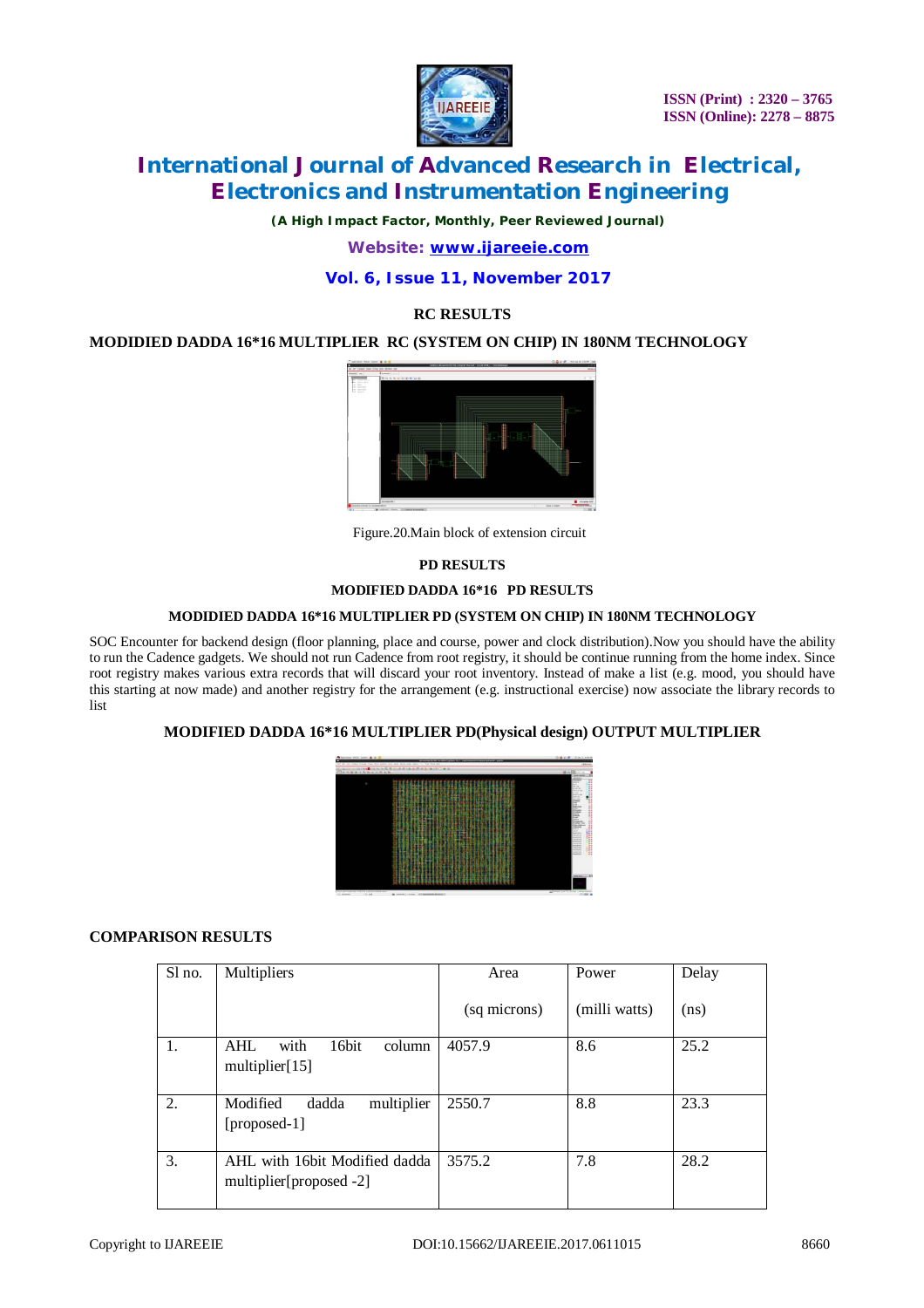

*(A High Impact Factor, Monthly, Peer Reviewed Journal)*

*Website: [www.ijareeie.com](http://www.ijareeie.com)*

### **Vol. 6, Issue 11, November 2017**

From above tables, there is a decrease in area and power. it consumes less area and low Power. And the Proposed & extension is done in 180nm technology. The Implementation is done in SOC when compare

AHL with 16bit column multiplier got a better results with AHL with 16bit modified dadda multiplier. Reduction of area up to 13% ,power consumption reduction up to 10% and 12% increased in critical delay. The results shows that the proposed multiplier excel them in terms power and area.



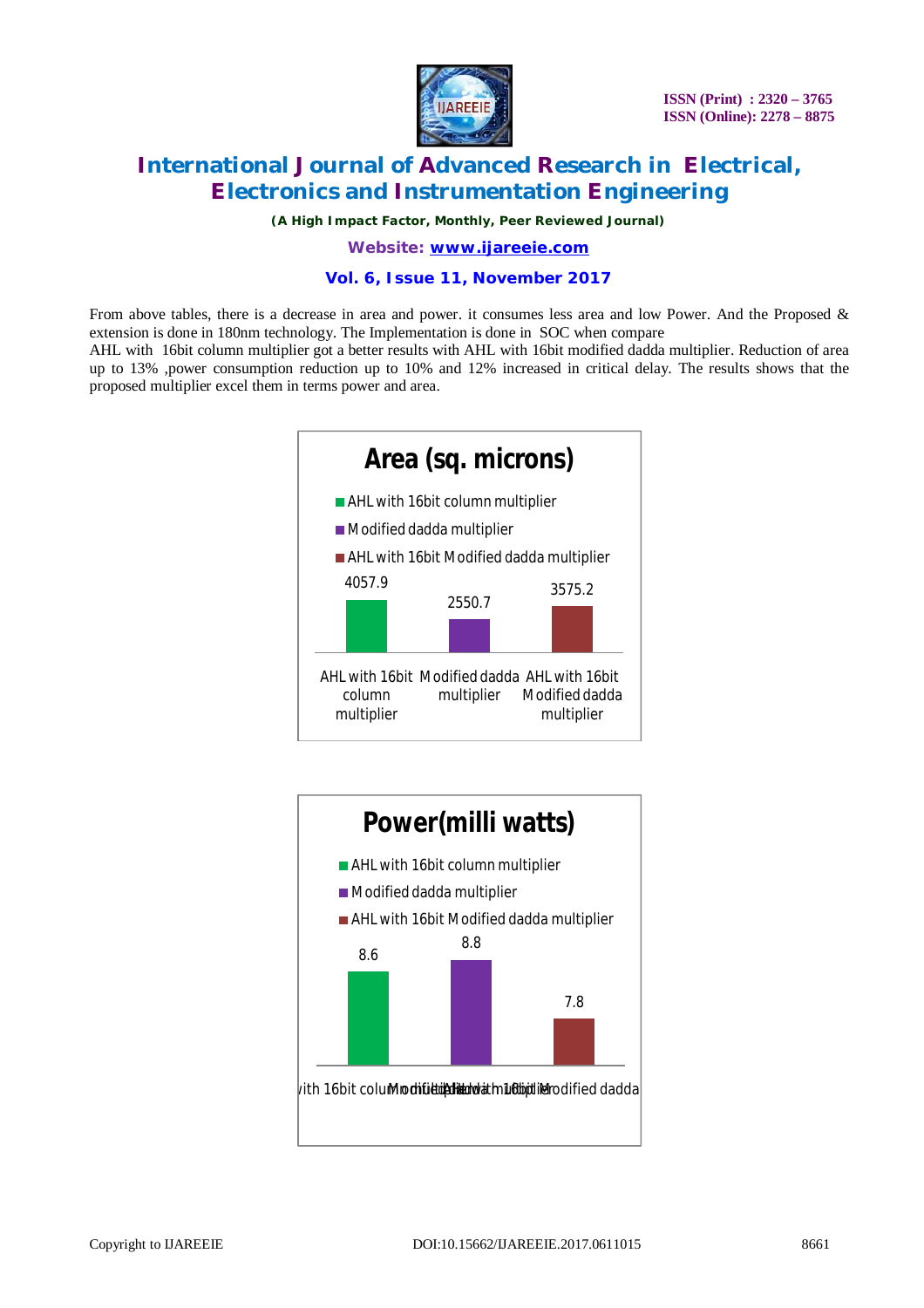

*(A High Impact Factor, Monthly, Peer Reviewed Journal)*

*Website: [www.ijareeie.com](http://www.ijareeie.com)*

**Vol. 6, Issue 11, November 2017**



#### **VI.CONCLUSION**

In modified dadda multiplier design with the AHL the multiplier is able to adjust the AHL to mitigate performance degradation due to increased delay. This proposed work is done using cadence 180nm Technology. When comparing with the previous proposed background they have implemented in an synopsis TSMC 65nm standard Library cells. Modified dadda multiplier is more efficient as compared to column and row Multiplier. Using PPST Technique dadda multiplier is Implemented so the area and power is less compared to column and row Multiplier. In Future dadda multiplier 32\*32 and 64\*64 Multiplier can be implement in cadence tool to get a better performance of area and power.Multilier can be used in application parts like (RS-Encoder) design in perspective of this multiplier.

#### **REFERENCES**

[1] S. M. Smith and J. M. Brady, "Susana new approach to low level image processing," *International Journal of Computer Vision*, vol. 23, no. 1, pp. 45–78, 1997.

[2] C. Harris and M. Stephens, "A combined corner and edge detection," in *Proc. the Fourth Alvey Vision Conference*, 1988, pp.147–151.

[3] T. L. Chao and K. H. Wong, "An efficient fpga implementation of the Harris corner feature detector," in *Proc. 2015 14th IAPR International Conference on Machine Vision Applications (MVA)*, 2015, pp. 89–93.

[4] A. Benedetti and P. Perona, "Real-time 2-d feature detection on a reconfigurable computer," in *Proc. the IEEE Computer SocietyConference on Computer Vision and Pattern Recognition*, 1998, p.

[5] M. Krystian and C. Schmid, "An affine invariant interest point detector," *Computer Vision—ECCV 2002*, Springer Berlin Heidelberg, pp. 128- 142, 2002.

[6] J. Shi and C. Tomasi, "Good features to track," in *Proc. 1994 IEEE Computer Society Conference on Computer Vision and Pattern Recognition*, 1994, pp. 593–600.

[7] B. D. Lucas and T. Kanade, "An iterative image registration technique with an application to stereo vision," pp. 674–679, 1981.

[8] C. Tomasi and T. Kanade, "Detection and tracking of point features," *International Journal of Computer Vision, Tech. Rep.*, 1991.

[9] D. Honegger, H. Oleynikova, and M. Pollefeys, "Real-time and low latency embedded computer vision hardware based on a combination of fpga and mobile cpu," in *Proc. 2014 IEEE/RSJ International Conference on Intelligent Robots and Systems*, 2014, pp. 4930–4935.

[10] Q. Xu, S. Varadarajan, C. Chakrabarti, and L. J. Karam, "A distributed canny edge detector: algorithm and fpga implementation," *IEEE Transactions on Image Processing*, vol. 23, no. 7, pp. 2944–2960, 2014.

[11] P. R. Possa, S. A. Mahmoudi, N. Harb, C. Valderrama, and P.

Manneback, "A multi-resolution fpga-based architecture for real-time edge and corner detection," *IEEE Transactions on Computers*, vol. 63, no. 10, pp. 2376–2388, 2014.

[12] M. Leeser, S. Miller, and H. Yu, "Smart camera based on reconfigurable hardware enables diverse real-time applications," in *Proc. the 12th Annual IEEE Symposium on Field-Programmable International Journal of Computer Theory and Engineering, Vol. 9, No. 3, June 2017* 177 *Custom Computing Machines*, Washington, DC, USA, 2004, pp. 147–155.

[13] B. Tippetts, S. Fowers, K. Lillywhite, D.-J. Lee, and J. Archibald, "Fpga implementation of a feature detection and tracking algorithm for realtime applications," in *Proc. the 3rd International Conferenceon Advances in Visual Computing*, Volume Part I, , 2007, pp. 682–691.

[14] "Aging-aware reliable multiplier design with AHL," *IEEE Trans. Very Large Scale Integr.(VLSI).*

586.